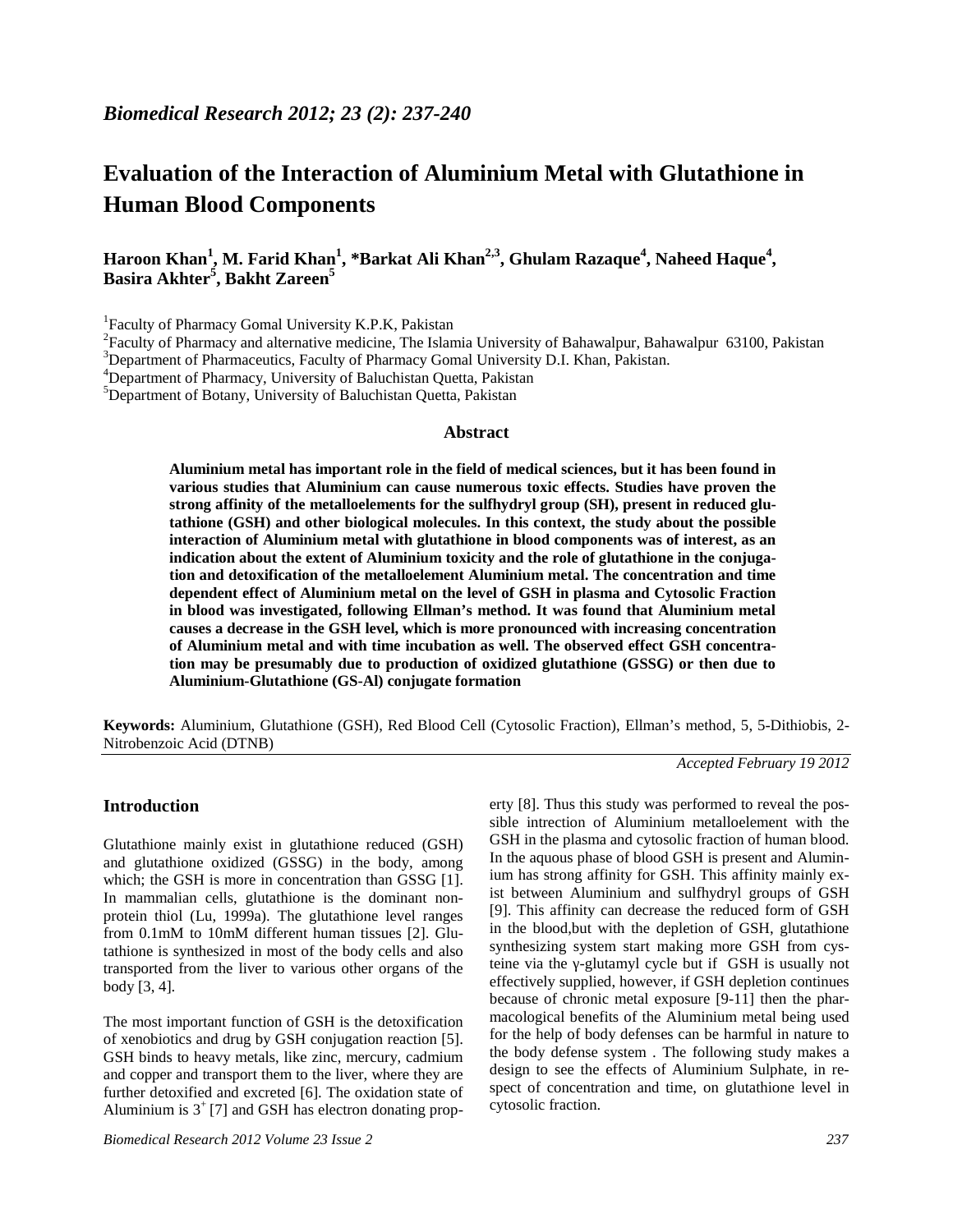## **Materials and Methods**

#### *Chemicals, Reagents and Equipments*

L.Glutathione(GSH) (Fluka), DTNB (Sigma), Sodium Hydroxide (Fluka AG), Sodium chloride (Merck), Disodium Edetate (Riedel Dehean AG Sleeze Hannover), Potassium Dihydrogen Phosphate (Merck), HCl 35% (Kolchlight), Aluminium sulphate (Across, Belgium), Distilled Water (Double Refined), Chloroform (Merck), Ethanol (Merck), Spectrophotometers: UV.Visible, 1601 (Schimadzu, Japan), PH Meter: Model NOV-210 (Nova Scientific Company Ltd. Korea), Analytical Balance AX 200 (Schimadzu, Japan) Centrifuge H-200 (Kokusan Ensink Company Japan), Eppendolf's tubes (Plastic, 10l) Oven: Memmert Model U-30,854 (Schwa Bach, Germany), Magnetic Stirrer. Purchased from local market

# **Methods**

### *Preparation of Solutions*

0.9% NaCl solution was prepared by dissolving 0.9gm of NaCl in 100ml of water. 50 ml solution of Aluminium (1mM) was prepared by dissolving 17.1 gm of Aluminium in distilled water. Glutathione standard solution (1mM)) was prepared by dissolving 30.74mg of GSH in 100ml of 0.1 N HCl. Di,thiobis, dinitrobenzoic acid (DTNB) (1mM) was prepared by dissolving 39.9 mg of DTNB in 100ml of buffer solution. Phosphate buffer(0.2M) having pH 7.6 was prepared by mixing 42.2ml of NaOH (0.2M) and 50ml mombasic potassium phosphate solution (0.2M) and making the volume up to 200 ml with distilled water. pH was measured and adjusted by using pH-meter (Accumet meter, Denver instrument company USA).

### **Preparation and isolation of blood components**

### *Isolation of Plasma*

Three male volunteers with average age of 25.5 years who were found of good health and free from any disease were recruited. All three volunteers were student of Gomal University (Pakistan). A written consent was taken from each volunteer indicated they were non-smokers and not using any drug during the study period. 12 ml fresh venous blood was collected from each volunteer and treated with 0.5mM Na-EDTA to prevent clotting then 1 ml of blood was taken and mixed with of 1ml of each concentration of Aluminium (100,200,300,400,500.600, 700, 800,900 and 1000  $\mu$ M) solution and incubated for 10 minutes. Then the solution containing equal volume of blood and Aluminium in 1:1 ratio was then centrifuged at 1000 rpm for five minutes. The supernatant fluid was removed with pasteur pipette, transferred to sample tubes kept on ice till use and the remaining portion after taking

plasma was then processed for cytosolic fraction. Control was also centrifuged for isolation of plasma and cytosolic fraction containing equal volume of blood and 0.9% NaCl solution and incubated as before.

### *Isolation of Cytosolic Fraction*

The remaining cells were washed twice with isotonic saline solution and blood cells were lysed at  $4^{\circ}$ C with an equal volume of distilled water for 1hour then after 1hr cold mixture of chloroform-ethanol (3:5v/v) 0.8ml was added to 2ml of lyed cells to precipitate the hemoglobin, followed by addition of 0.3 ml of distilled water. Then the mixture was centrifuged and pale yellow clear supernatant was removed by pasteur pipette and transferred to sample tubes and stored on ice till use. Control containing equal volume of blood and NaCl solution was centrifuged as before.

#### *Determination of biological inorganic parameters*

Plasma GSH (Extracellular) Lysate GSH (Intracellular)

A standard Ellman's method [12] was used for the estimation of all glutathione as given below;

According to this method 2.3 ml buffer was added to 0.2ml of the sample (plasma or cytosolic fraction) followed by addition of 0.5ml of DTNB. The mixture was then analyzed by spectrophotometer. The reference cell contained buffer. Blank consist of 2.5ml of buffer and 0.5ml of DTNB and measured against a reference cell containing 3ml of buffer. All the measurements were carried out at 412 nm after five minutes. Uv/visible spectrophotometer of Model 1601(Shimadzu) was used for absorbance readings.

# **Result**

### *Effect of Aluminium on glutathione level of extracellular plasma fraction of blood;*

**1**ml of different concentrations of (100, 200, 300, 400, 500, 600, 700, 800, 900 and 1000µM) Aluminium was added to blood in 10 separate tubes. Plasma in each tube of blood was isolated after 10 minutes of incubation and then transferred to separate tubes. Ellman's method [12] was used for the measurement of reduced GSH contents. The plasma GSH level of blood decreased with the increasing concentration of Aluminium as shown in the Results are express as a Mean  $\pm$  SE of 3 experiments of plasma glutathione. There was found a significant change in the content of plasma GSH from control was observed at p<0.05 time intervals (0, 30.60,90,120,150,180 and 200 minutes for plasma GSH content was also measured when two different concentration of Aluminium (100 and 1000µM) were added. The glutathione level of extracellular plasma decreased at time intervals shown in the Figure 3 and 4. These results indicate that decrease in plasma GSH level Aluminium concentration and time dependent.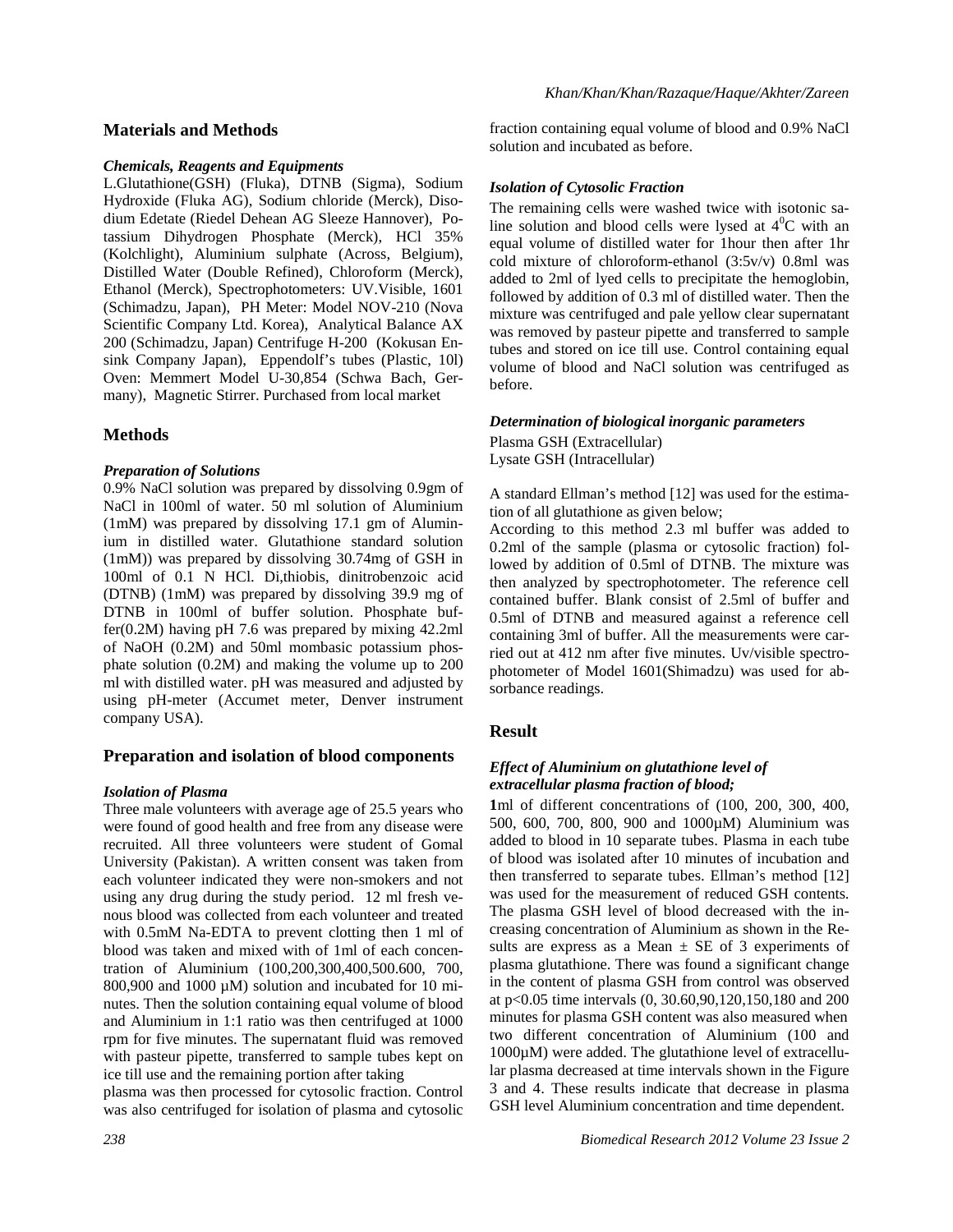*Interaction of Aluminium Metal with Glutathione in Human Blood…*



*Figure 2. Effect of Aluminium on plasma GSH level Control* Aluminium concentrations



*Figure 3. Effect of Aluminium concentration on plasma GSH level with time*



*Figure 4. Effect of Aluminium concentration on plasma GSH level with time*

Control; Aluminium (100 $\mu$ M); Aluminium(1000 $\mu$ M)

## **Discussion**

In the present study the 100-1000µM concentrations of Aluminium was used. The main aim of this study was to determine the effect of Aluminium metal on GSH level present in both plasma (extracellular component) and cytosolic fraction of the human venous blood sample. The main focus was to explore the protective role of GSH in

*Biomedical Research 2012 Volume 23 Issue 2 239*



*Figure 5. Effect of Aluminum on cytosolic fraction GSH* Control; Aluminium  $(100-1000\mu M)$ 



*Figure 6. Effect of Aluminium on cytosolic fraction GSH content with Time*



*Figure 7. Effect of Aluminum on cytosolic fraction GSH content with time*

Control; Aluminium (100-1000 $\mu$ M)

the metals induced toxicity. GSH has variety of role as antitoxin, free radical scavenger and participating in the conjugation. Aluminium caused depletion of GSH concentration in plasma and cytosolic fraction of human venous blood. Depletion of GSH concentration in plasma and cytosolic fraction could be due to the interaction of reduced Glutathione and Aluminium either from oxidized Glutathione (GSSG) or Al-SG complex. This study con